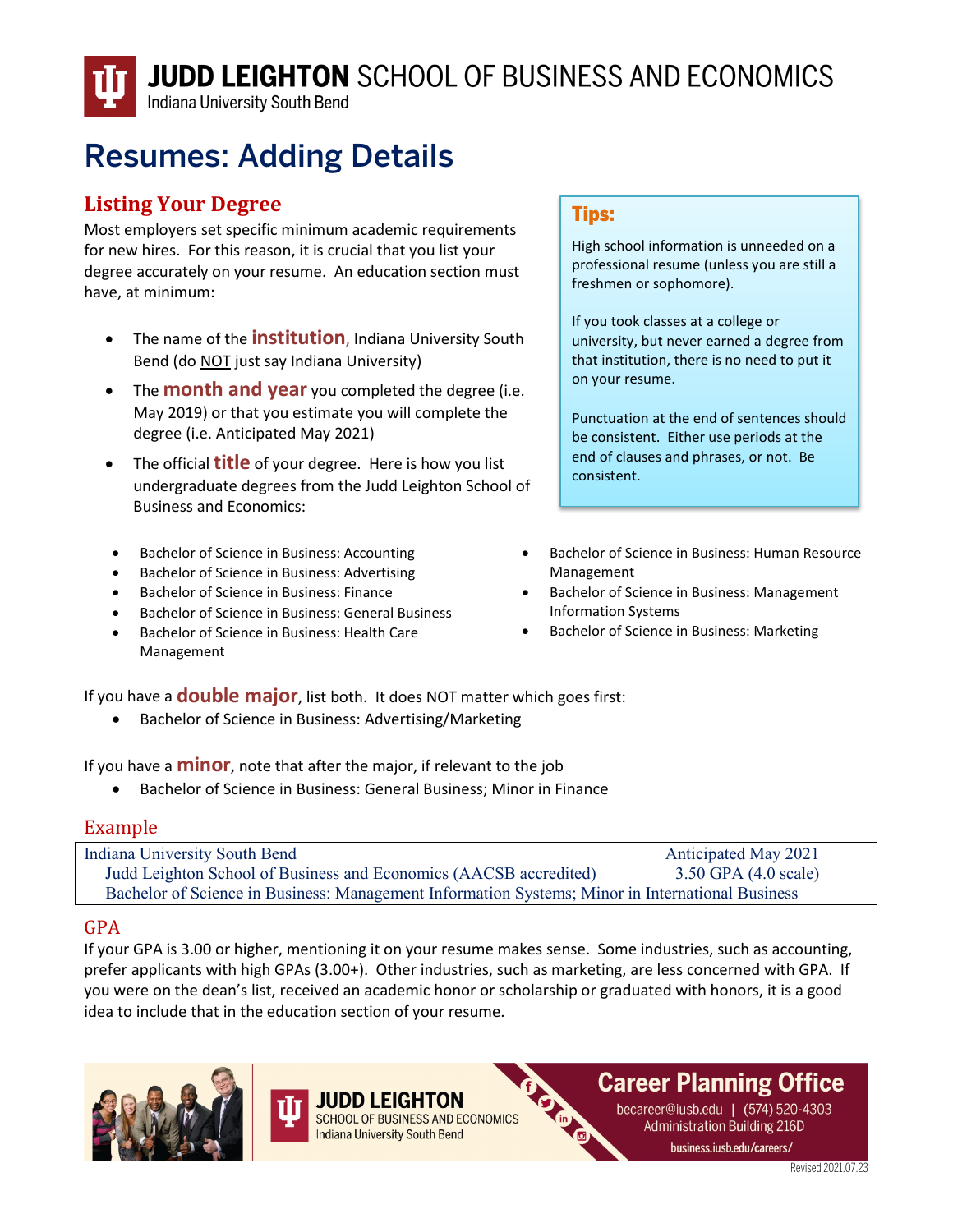Indiana University South Bend

### **Avoid Buzzwords**

Employers spend less than **20 seconds**reading resumes. Use of "buzzwords," or cliché descriptions, therefore, is not recommended. Focus your resume on your skills by citing specifics from your work history.

*Avoid* using these words:

- Highly
- **Enthusiastic**
- Determined
- Diligent
- **Aggressive**
- Focused
- Passionate
- Top-notch
- Best of the breed
- Go-getter

#### **Improving Inefficient Phrases**

| Original:                 | "Go-getter who worked diligently to increase sales"                                                                                                          |
|---------------------------|--------------------------------------------------------------------------------------------------------------------------------------------------------------|
| Improvement:              | Increased sales by 20 percent using up-sale techniques                                                                                                       |
| Original:                 | "Highly determined marketing expert, dedicated to achieving goals"                                                                                           |
| Improvement:              | Completed 95 percent of all assigned tasks on time or ahead of schedule                                                                                      |
| Original:<br>Improvement: | "Aggressively problem solved in a high stress environment"<br>Served 50 customers per hour in a front line, food-service setting, ensuring order<br>accuracy |

#### **Using Microsoft Word Functions**

It can be difficult to arrange your resume if you are not familiar with the format settings of Microsoft Office. The following links provide information on the most common format features used in creating resumes.

- [Line spacing, paragraph spacing](https://bit.ly/2P2zV3E) [| https://bit.ly/2P2zV3E](https://bit.ly/2P2zV3E)
- [Bullet points](https://bit.ly/2P47RNo) | <https://bit.ly/2P47RNo>
- [Setting tabs](https://bit.ly/2uWWyj5) | <https://bit.ly/2uWWyj5>

### **Experience Section**

Each section of a resume is organized in reverse chronological order—meaning the most recent experience goes at the top and the oldest experience is at the bottom.

This is true for education as well. If you have more than one degree, or certification, put the most recent at the top, and the others below it.



Judd Leighton School of Business & Economics Career Planning Office Administration Building 216D | 1700 Mishawaka Ave. **2** | P a g e PO Box 7111 | South Bend, IN 46634-7111 |(574) 520-4303 fax: (574) 520-4866 [| business.iusb.edu/careers/](https://business.iusb.edu/careers/index.html) 2021.07.23



Think outside of the box

Your Resume

**Synergy** • Value added • Results-driven • Keenly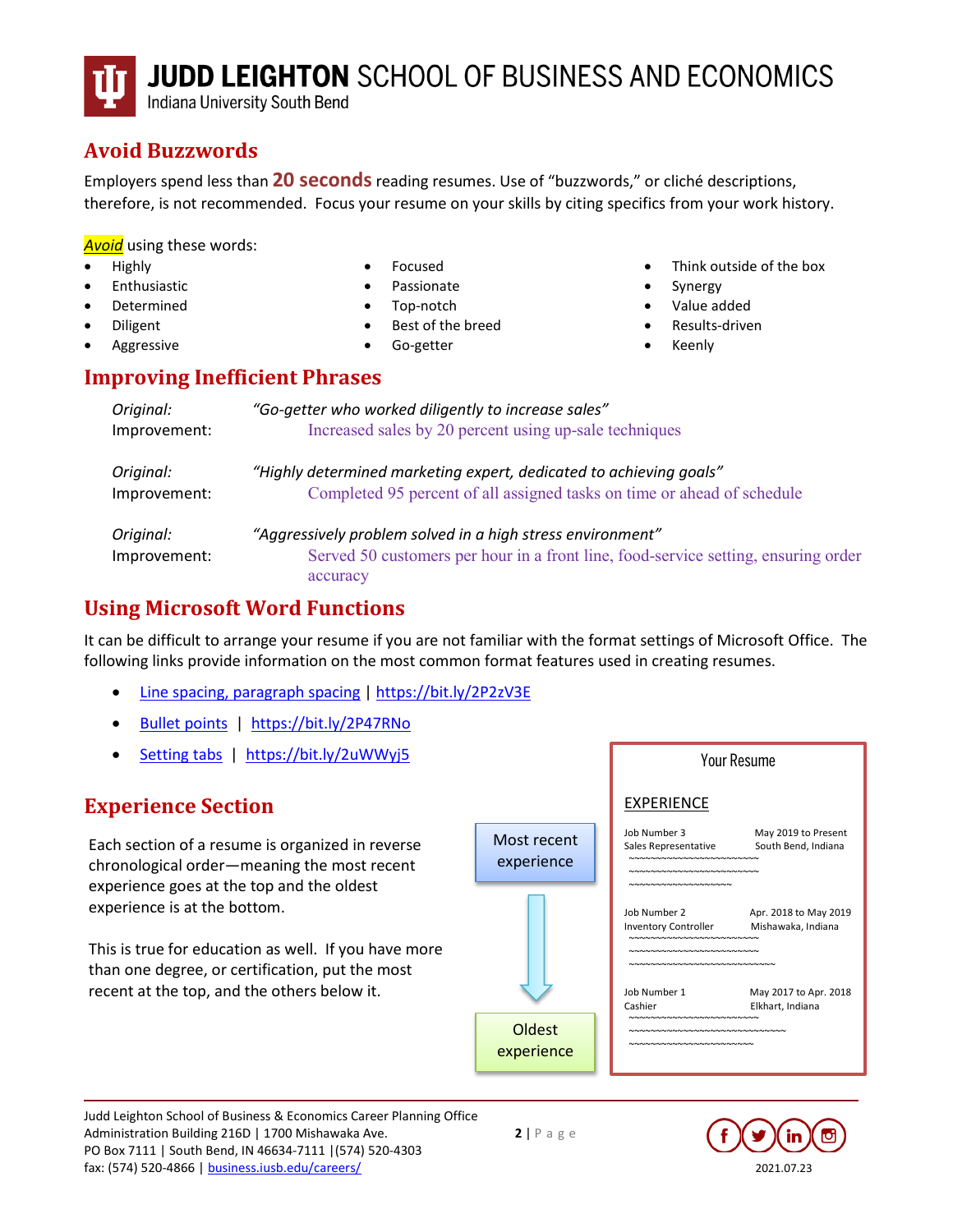Indiana University South Bend

#### Experience Headers

Each individual experience on your resume should start with an informational header which includes: The **name of company** (or place where you got the experience), **your title**, the **month and year** of when the experience started and stopped and the **city and state** where the experience occurred. If you got the experience out of the United States, include the country.

Tip:

Be consistent throughout your resume with the order, style & format of information in your headers.

Under each informational header, describe what you did and the skills you used. Use bullet points when listing this information. Here are examples:



data. Portfolio managers continue to use this when assessing asset allocations



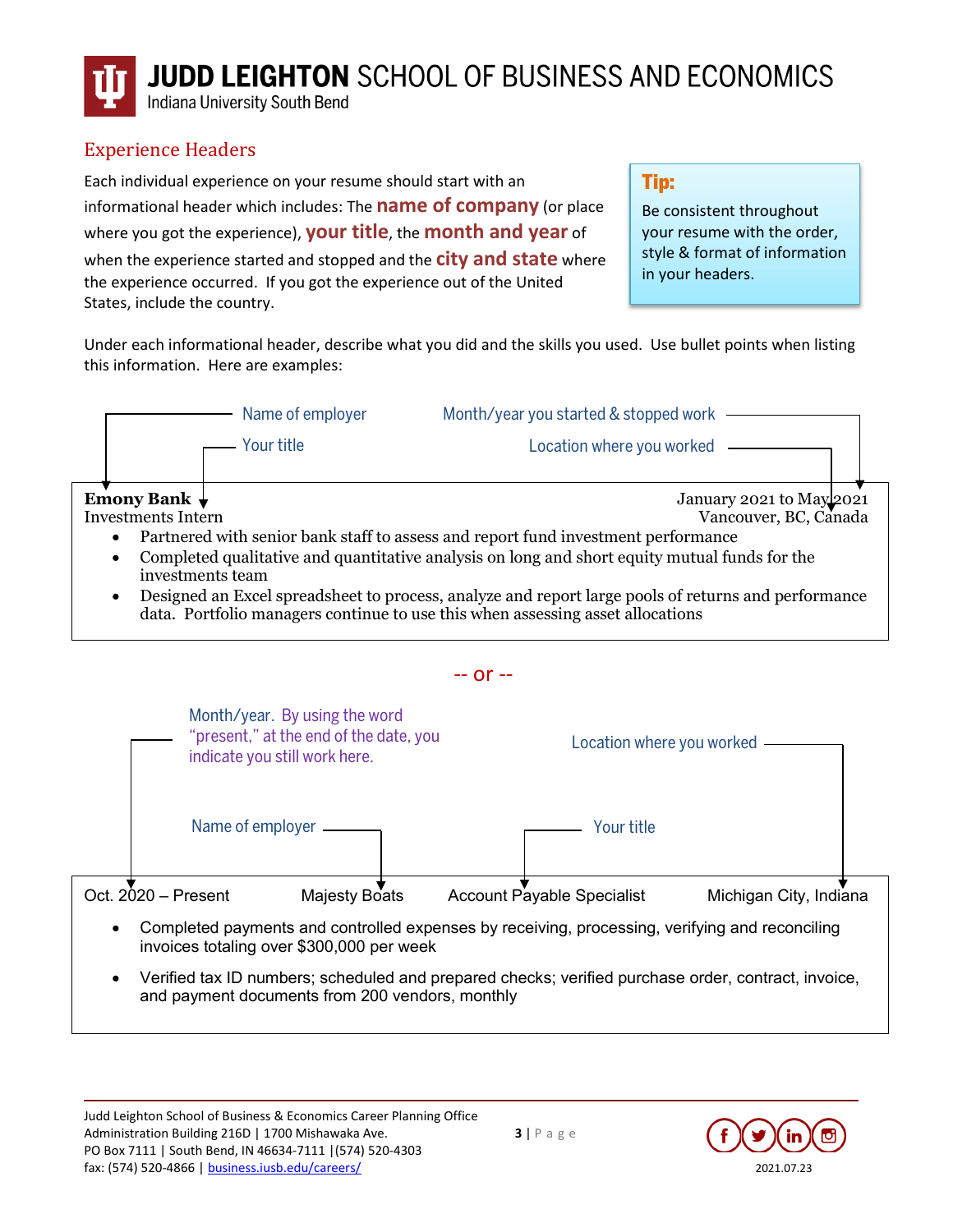Indiana University South Bend

### **Using Class Projects as Experience**

In-class projects can be used as experience on resumes, just like work experience. Describe the project, the skills you used on it and the results of your work. Include industry-specific terminology. Here are examples:

Class Project, Management Information Systems Capstone Class August 2020 to December 2020 Indiana University South Bend South Bend, IN

- As part of an in-class team, designed a web-based, customized software solution that integrated multiple business processes for a nonprofit organization. Delivered an application that saved hundreds of personnel hours, monthly, by automating data collection and entry
- Utilized enterprise application development, security, Java/C/VB programming, IT project management, database programming, web design, computer architecture

Class Project, Finance Jan. 2021 – May 2021 Indiana University South Bend South Bend South Bend, Indiana

- Managed an investment portfolio of \$50,000 in a stock-trading simulation. Determined successful investment strategies, tested theories and researched North American and European markets
- Grew initial portfolio by eight percent over the course of four months

#### **Using Classes as Experience**

Another way to showcase skills is to cite what you have learned in classes. This can be done in either the education or experience section of your resume. If you choose to do this, be sure to cite only those classes that are the most relevant to an employer.

Marketing 401 - International Marketing January 2021 to May 2021 Indiana University South Bend South Bend, IN

- Researched how previous marketing campaigns have utilized segmentation to promote products or services in the United Kingdom, Germany and France
- Examined three years of demographic and geographic segmentation data and psychographic studies in target countries
- Compared legal and cultural definitions of deceptive practices, invasion of privacy and breaches of confidentiality in target countries

Business 430 - Organizations and Organizational Change August 2020 – December 2020 Indiana University South Bend South Bend, IN

- As a part of an in-class team of five students, used case studies to assess environmental influences on organizations and predict potential threats and opportunities
- In-class project: established the goals of a city police department, inclusive of mission statement development, operational objective creation and evaluative metrics. Researched over 20 actual police departments and interviewed leaders of the South Bend Police to benchmark the proposal to real-world peers
- Learned the interactions between organizational strategy and the different elements of an organization, in both a historical and current context